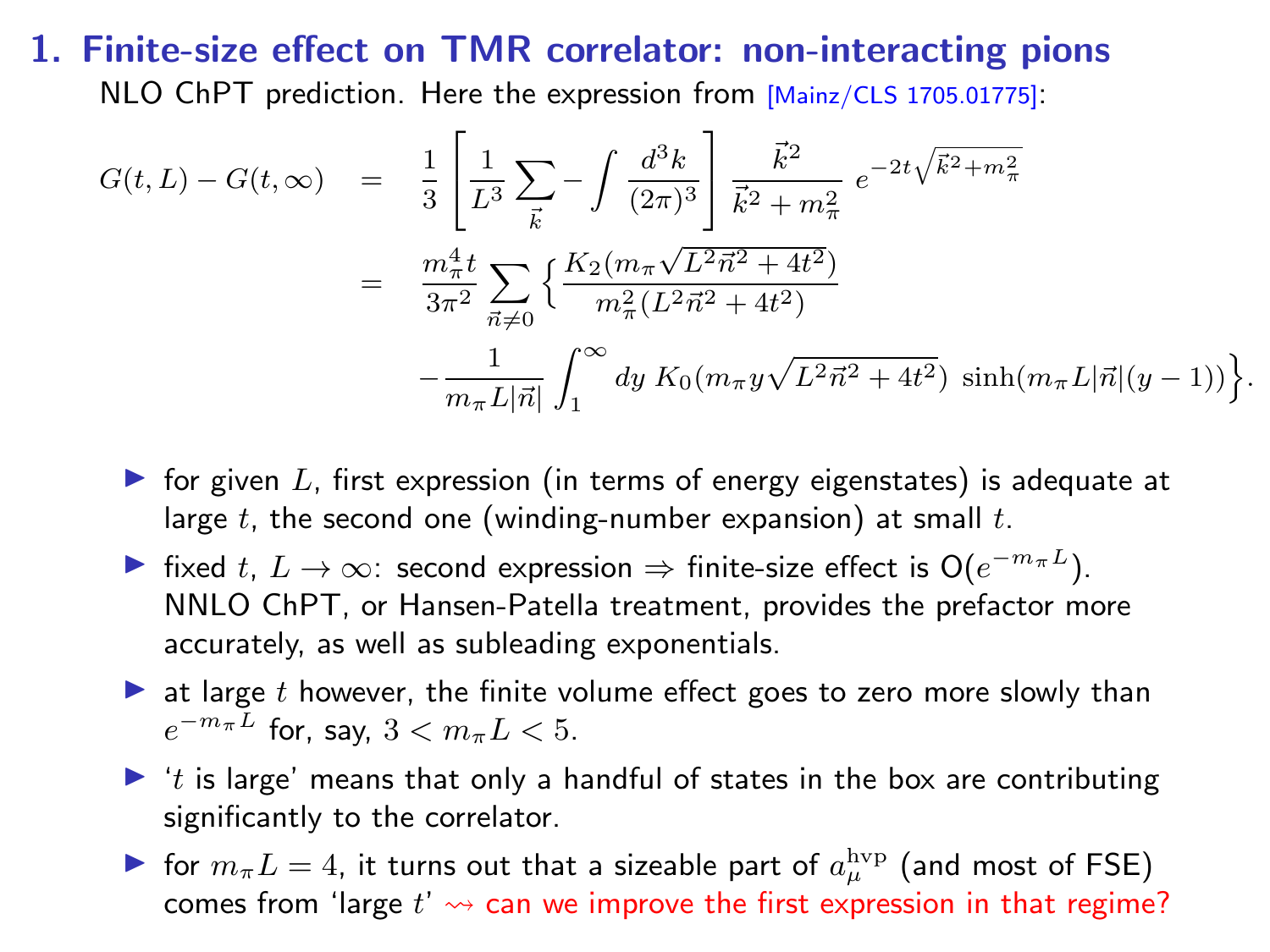## 2. Interacting pions

 $\blacktriangleright$  finite-volume correlator:

$$
G(t,L) = \sum_{n} |A_n|^2 e^{-\omega_n t}
$$

 $\blacktriangleright$  infinite-volume correlator:

$$
G(t, \infty) = \int_0^\infty d\omega \, \omega^2 \, \rho(\omega^2) \, e^{-\omega t},
$$
  

$$
\rho(\omega^2) = \frac{1}{48\pi^2} \left(1 - \frac{4m_\pi^2}{\omega^2}\right)^{\frac{3}{2}} |F_\pi(\omega)|^2 + \text{other channels}.
$$

 $\rightsquigarrow$  need the connection between  $(|A_n|^2, \omega_n) \longleftrightarrow F_{\pi}(\omega)$ .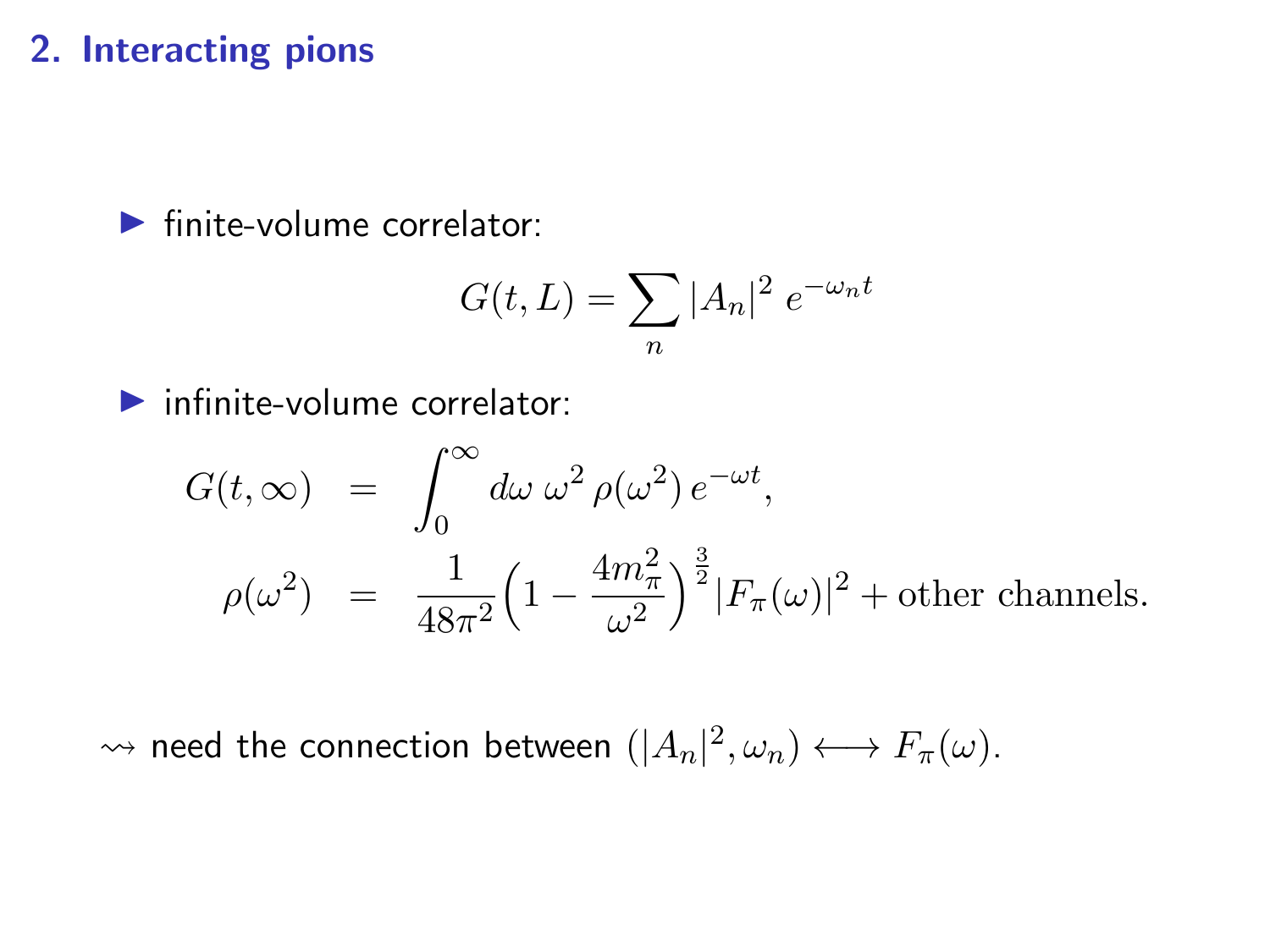## 3. The connection

Lüscher relation between the discrete energy levels in the box and the infinite-volume phase shift [NPB364 (1991) 237]:

$$
\delta_{11}(k) + \phi\left(\frac{k}{2\pi}\right) = n\pi, \qquad n = 1, 2, \ldots; \qquad \omega \equiv 2\sqrt{m_{\pi}^2 + k^2}.
$$

The corresponding finite-volume matrix elements are given by [HM, 1105.1892]

$$
|F_{\pi}(\omega)|^2 = \mathbb{L}(k)\frac{3\pi\omega^2}{2k^5}|A|^2,
$$
  

$$
\mathbb{L}(k) \equiv [z\phi'(z)]_{z=\frac{kL}{2\pi}} + k\frac{\partial \delta_{11}(k)}{\partial k}.
$$
 (a Lelouch-Lüscher factor).

The function  $\phi(z)$  is defined by  $\tan \phi(z) = -\frac{\pi^{3/2}z}{\mathcal{Z}_{00}(1;z^2)}$ , where  $\mathcal{Z}_{00}(1;z^2)$  is the analytic continuation in  $s$  of  $\mathcal{Z}_{00}(s;z^2) = \frac{1}{\sqrt{4\pi}} \sum_{\bm{n}\in\mathbb{Z}^3} \frac{1}{(n^2-z^2)^s}.$